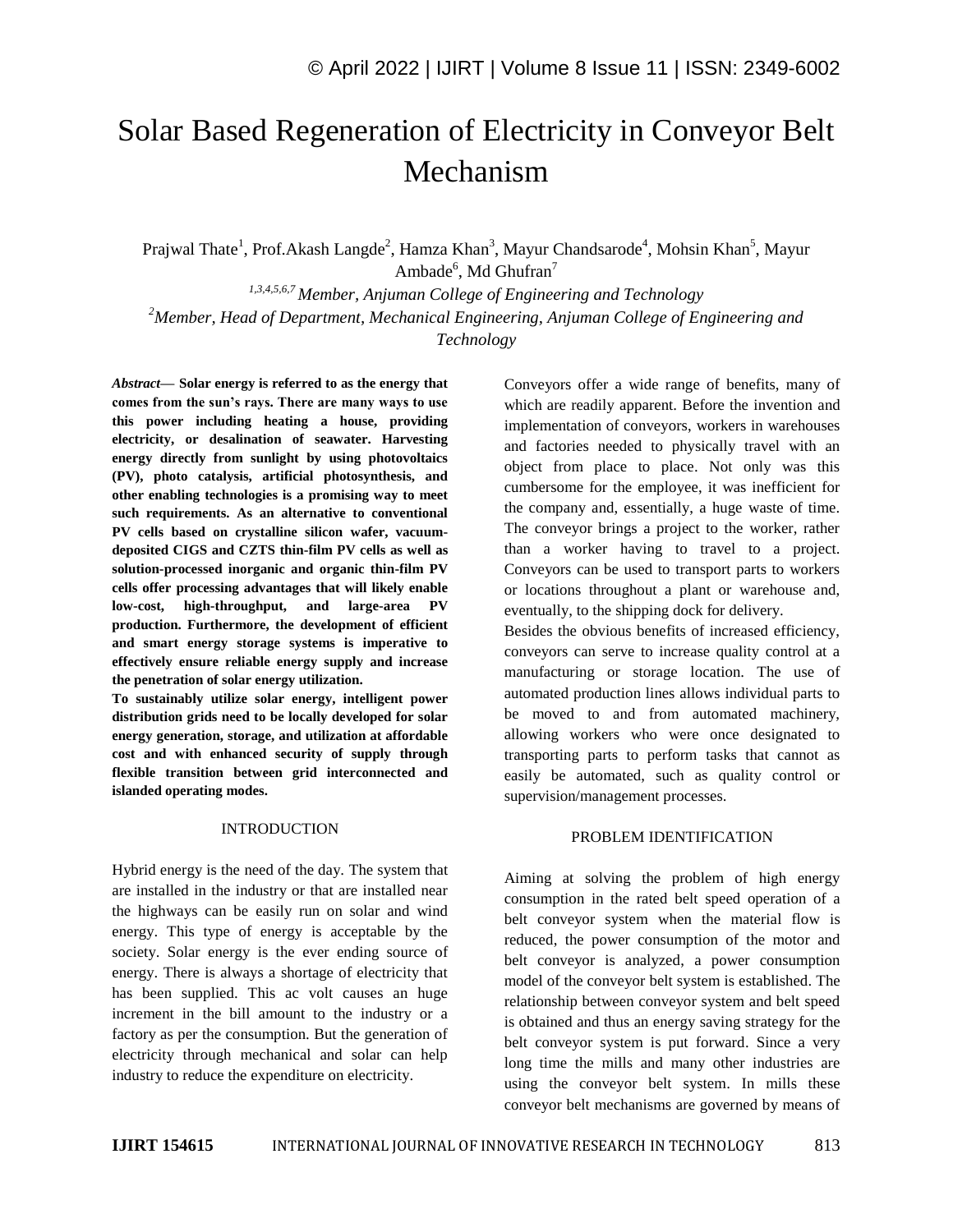heavy electricity supply, namely, three phase 230 volts AC supply. This incures huge cost to the industry regarding only the conveyor mechanism. But the costs can be kept low if we somehow manage to use the rotationary motion of the conveyor belt system to regenerate electricity. As well as even changing the type of motor and also installing a gearbox which will further increase the torque capacity of the motor or generator.

### WORKING METHODOLOGY

The entire model starts with the idea to use renewable source of energy. Apart from using renewable energy the mechanism should also generate additional electricity for lighting of area near it or use the energy for itself if needed.

The first thing to begin the entire model would be the solar panel. A solar cell or photovoltaic cell is an electric device that converts the energy of light into electricity by the photovoltaic effect, which is a physical as well as a chemical phenomenon. Solar panels are building blocks of photovoltaic molecules. The panel is exposed to the natural sunlight where it captures it and converts it into electricity as described by the photovoltaic effect above. When the electricity is generated, it is thereafter forwarded to the controller circuit.

The controller circuit consists of a number of components. These components include IC's, transistors, zener diodes, resistors, common diodes, capacitors etc. The IC particularly used in here will be the Timer IC 555. The IC acts as a brain to the entire circuit. It controls the function ability of the entire controller circuit. The moment the controller circuit receives the electricity supply generated from the solar panel, it starts to act accordingly to forward the electricity to the battery as well as drop down the amount of electricity if it is already available in abundance in the battery. If there is scope for accomodation of electricity in battery then, the moment electric supply comes in as input it will also bypass the output supply at the same time. Moving on to the capacitors, there will be two types of capacitors present in the controller circuit. The two capacitors will be namely, Electrolytic capacitor and the Ceramic capacitor. Both these capacitors act as filters for the electric supply. In case this is an impurity in the electricity generated by the solar panel, the capacitor will fiter it and passes it further. A transistor is a semiconductor device used to switch electronic signals and electric power. It comprises of semiconductor material with at least three terminals for an external circuit. Here the transistor acts as an automatic switch. When the electricity generated by solar panel is available in sufficient amount or if it is not , in the battery then this transistor will be an automatic switch and will act accordingly in both the conditions in accordance with the IC. Then comes a Resistor, which is necessary for the protection of the entire controller circuit. The electricity generated by the solar panels vary from time to time, At some time in the year it produces electricity much more than the need , mostly summer, and at some point of time its quantity becomes much lesser. In case of lesser supply there may not be any problem, but when the generated electricity is much higher in quantity than needed, it can become a trouble for the circuit. These resistors are here for protection against the high voltages whenever they come. It will resist the voltage and tend to lessen it down for proper functioning. When looking at the entire controller circuit, all the components are clearly visible, the green ones are the resistors as well as two bigger size zener diodes along with smaller common diodes and capacitors. The diagram of the controller circuit is shown below.



Once the role of the controller circuit is done, then there comes the heart of the entire model, the conveyor belt mechanism. In this model the conveyor belt is constructed using a DC motor and the rubber belt setup. The motor used here is a DC motor. The electricity generated by the solar panel after getting stabalized through the controller circuit comes to the conveyor belt mechanism. In any industry, the conveyor belts are used to transfer materials or components from one place to another. The motor